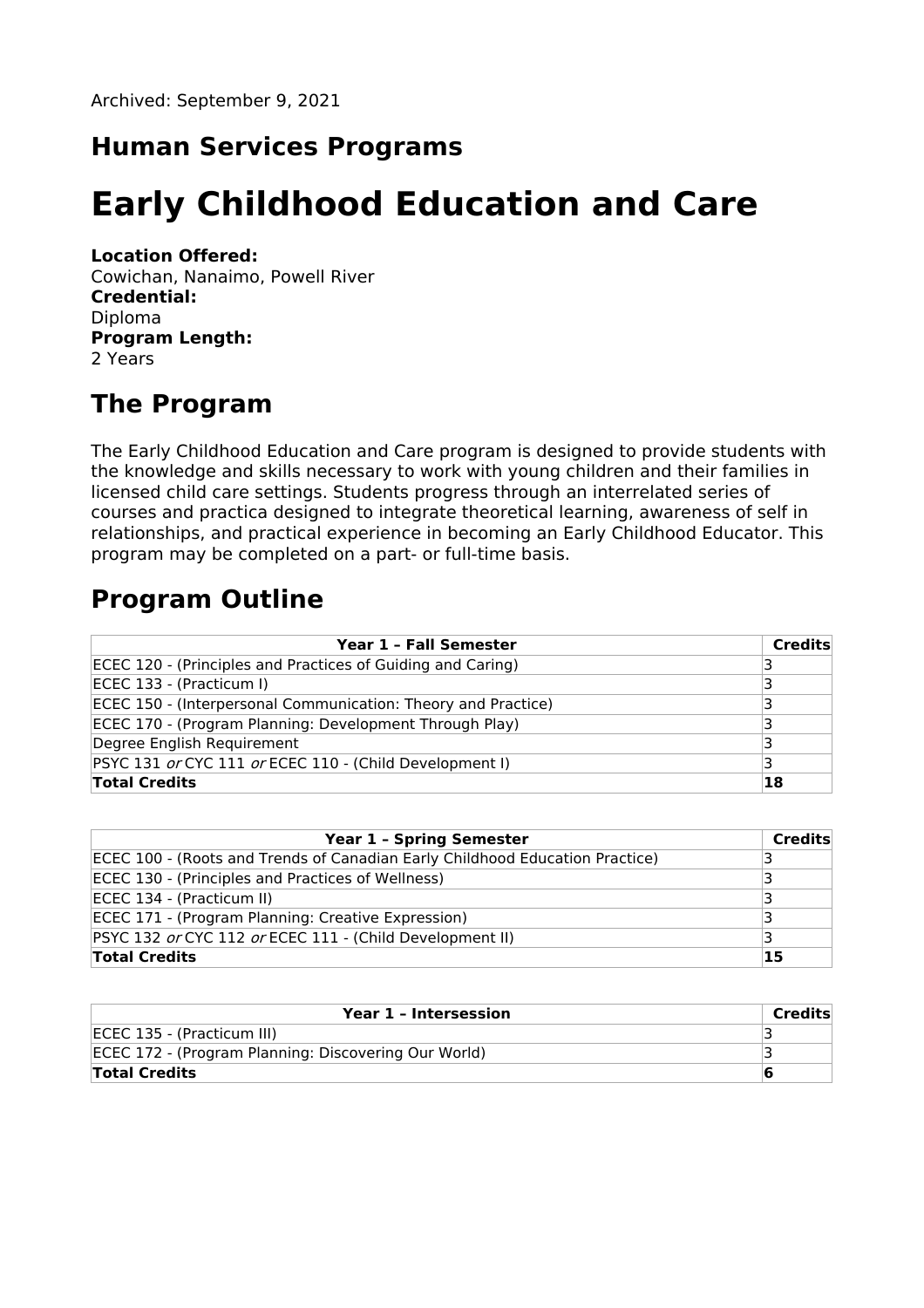| Year 2 - Fall Semester                                                                                        | <b>Credits</b> |
|---------------------------------------------------------------------------------------------------------------|----------------|
| ECEC 221 - (Assessing and Supporting Healthy Early Development)                                               |                |
| ECEC 223 - (Program Development for Infants and Toddlers)                                                     |                |
| ECEC 270 - (Trends and Models in Early Childhood)                                                             | 3              |
| CYC 100 - (Introduction to Professional Child and Youth Care Practice) or,<br>elective approved by Department | 3              |
| CYC 231 - (An Introduction to Family Development and Support) or,<br>SOCW 211 - (Family Studies)              | 3              |
| <b>Total Credits</b>                                                                                          | 15             |

| <b>Year 2 - Spring Semester</b>                                      | Credits |
|----------------------------------------------------------------------|---------|
| ECEC 211 - (Early Childhood Program Administration)                  |         |
| ECEC 222 - (Program Development for Children with Diverse Abilities) |         |
| ECEC 224 - (Practicum IV - Infants and Toddlers)                     |         |
| CYC 252 - (Fundamental Counselling Skills)                           |         |
| Degree English Requirement                                           |         |
| <b>Total Credits</b>                                                 | 15      |

| Year 2 - Intersession                                    | Credits |
|----------------------------------------------------------|---------|
| ECEC 231 - (Practicum V-Children with Diverse Abilities) |         |
| <b>Total Credits</b>                                     |         |

ECEC 224 and ECEC 231 (Practica) are offered during the Fall, Spring and Intersession terms.

Individuals who completed the ECEC Certificate program in 1996 or later will receive a minimum of one year transfer credit towards the VIU Child and Youth Care Diploma, or one year credit towards the VIU Bachelor of Arts in Child and Youth Care.

# **Completion Requirements**

Students who successfully complete the required courses, including all practica, will be eligible for VIU's Diploma in Early Childhood Education and Care. Students may apply for a Certificate in Early Childhood Education and Care after completion of all first year program requirements, including all practica, plus successful completion of ECEC 211, ECEC 221, ECEC 270, and CYC 231. An overall average of "C+," as well as "C+" grade in each of the ECEC and CYC courses is expected of students in order to proceed through the program and to graduate at either the Certificate or Diploma level.

Students should be advised that graduation from an approved post-secondary Early Childhood Education program does not automatically ensure registration as a Licensed Certified Early Childhood Education. For more details, contact the contact the Early Childhood Registry or call Toll-free 1-888-338-6622 (in Victoria 356-6501).

Following admission to the program, students are encouraged to become members of the professional association of Early Childhood Educators of British Columbia (ECEBC). More information about ECEBC, membership fees and benefits can be obtained from the ECEC faculty, or by visiting the ECEBC website.

VIU's ECEC department also offers first and second year courses with a First Nations perspective. For more information about these courses, please contact the ECEC Chair at 250-740-6635.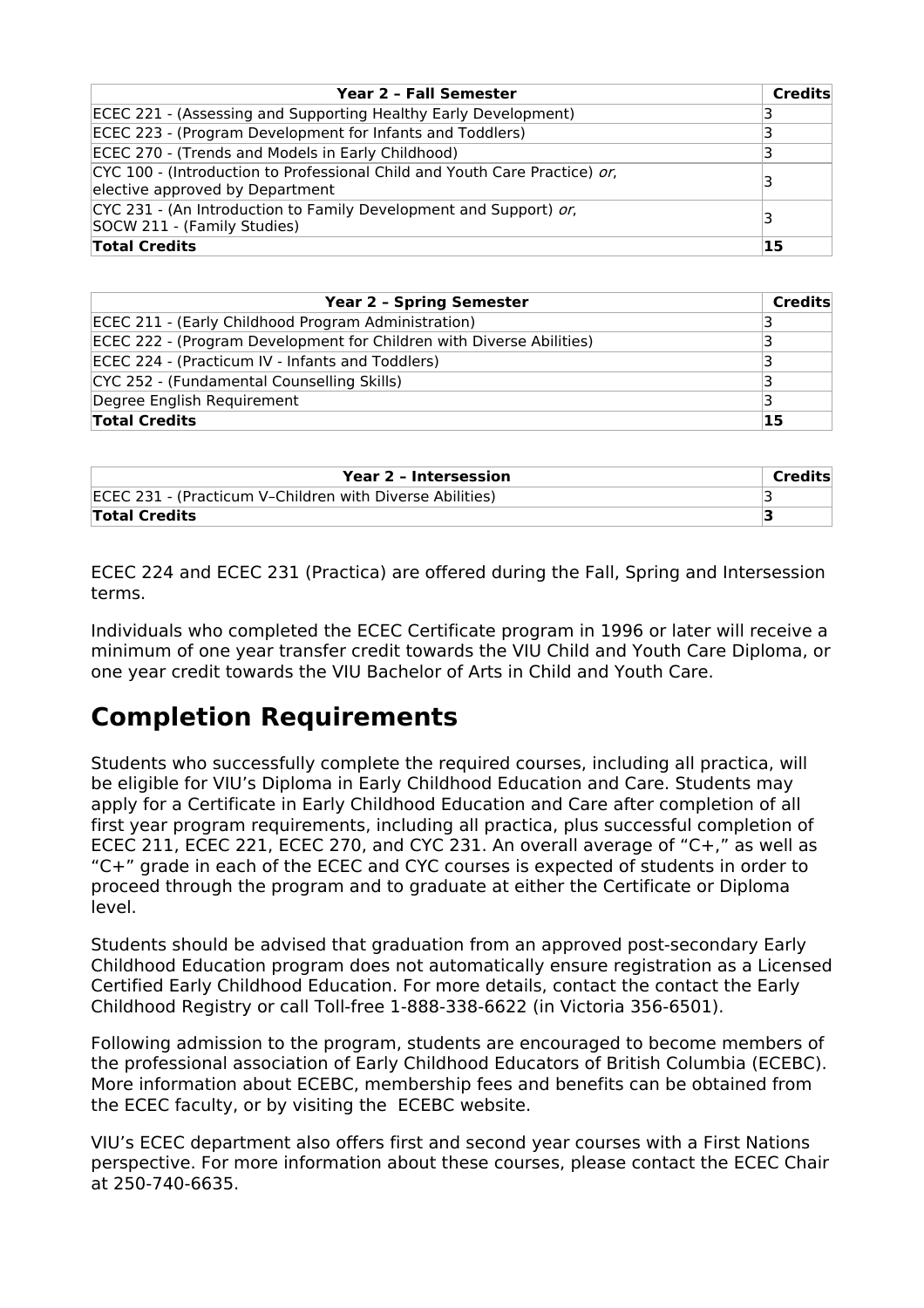# **Admission Requirements**

- General admission requirements apply.
- English 12 with a minimum "C" grade, or equivalent.
- Résumé describing education and employment background.
- Two letters of reference, completed on a University Reference Form, from persons other than relatives. At least one letter of reference must document completion of 60 hours in a licensed child care facility such as a family childcare, group day care or pre-school.
- Group interview with the program Chair and faculty to be scheduled during the month of April.
- Applicants who submit a completed application form by the end of February may be offered an earlier interview date.

### **Notes on Admission**

Enrolment in this program is limited. Students who meet or exceed the minimum admission requirements may not necessarily be admitted to the program.

### **Practicum Placements**

- Submission of a satisfactory medical report is required prior to placement in an ECEC practicum and must be submitted before first day of practicum to the ECEC Faculty.
- International Students will require a valid practicum work permit before being placed in practicum. Submit copy of practicum work permit to the ECEC faculty.
- Documented completion of a C.P.R. Emergency Child Care Certificate, or equivalent (e.g., St. John's Ambulance Standard First Aid Certificate or Basic Life Support, Level B). The First Aid certification must be valid for entire practicum placements. Documentation to be submitted to ECEC Faculty before first day of practicum.
- Fieldwork and/or practicums will require a satisfactory criminal record check prior to placement. Criminal Record Checks are requested through VIU. The Registration Centre at VIU will contact prospective students by mail regarding the requirements for a Criminal Record Check. Criminal Record Checks are processed through the Ministry according to the Criminal Records Review Act. A check completed through the RCMP is not sufficient to meet the requirements of the Act.

# **Career Opportunities**

In recent years, there has been an increasing demand for qualified individuals to work with young children in child care facilities. Graduates of the program may find employment opportunities in a variety of child care settings such as day care centres, pre-schools, private kindergartens, child care resource and referral, and child and family service agencies. Employment opportunities in the field increase with further training and work experience.

Careers in Early Childhood Education

Completion of the ECEC diploma program meets the eligibility requirements to apply for admission to the third year of the Bachelor of Arts in Child and Youth Care at Vancouver Island University or third year Bachelor of Education at Vancouver Island University.